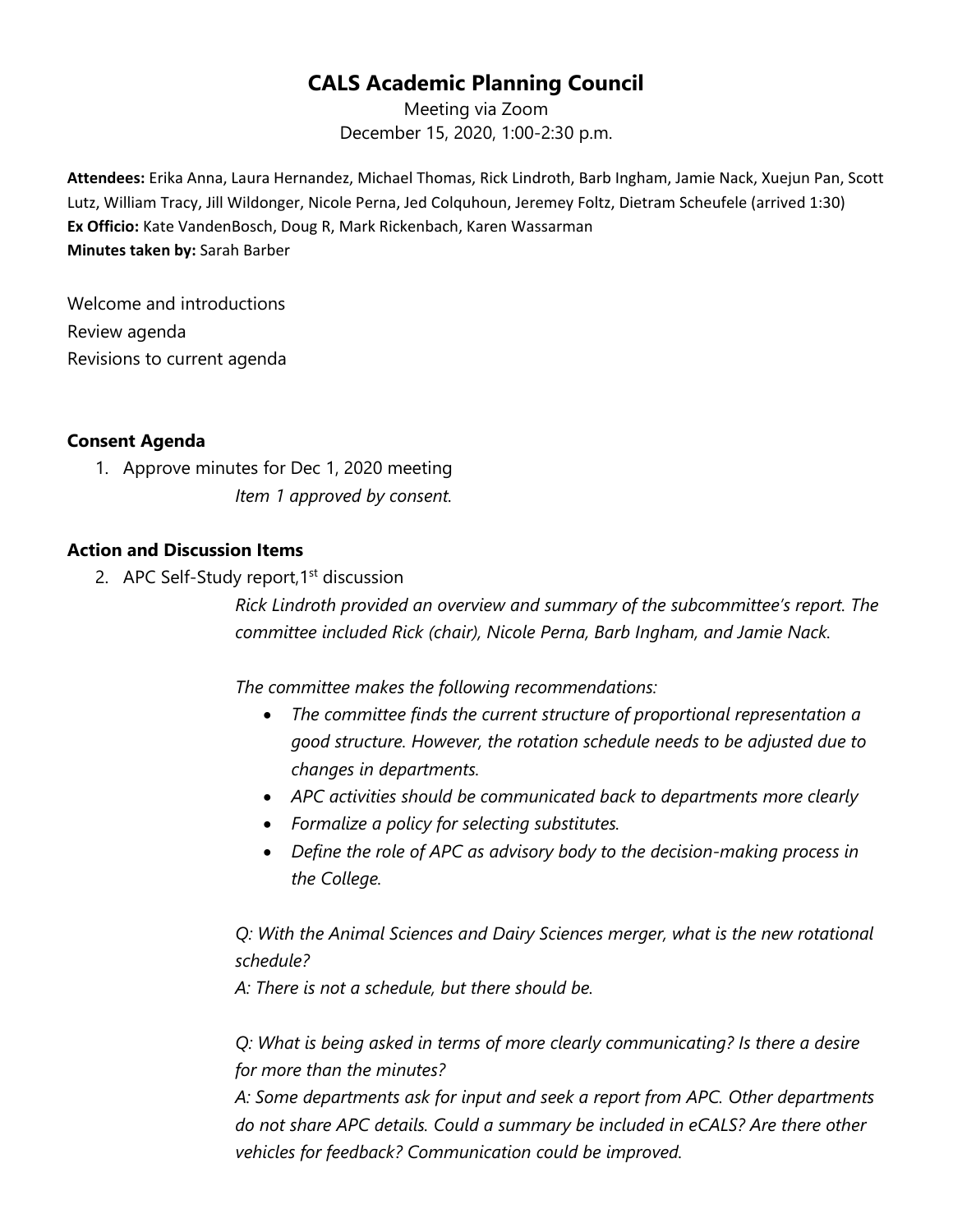*Comment: As representative, we are responsible for reporting back to multiple departments. As committee members it can be unclear who we are supposed to report back to.*

#### *Q: What would Chairs want to know?*

*A: Some material overlaps with Chairs meeting. Tenor of discussion is important. APC information is a broader way to communicate college business. As a Chair it can be harder to communicate back to broader faculty/staff.* 

*Comment: APC minutes are currently shared on the APC website after they have been approved.*

*Q: Any restructuring warranted? There has been the Animal and Dairy Sciences merger and changes to Division 3 with Landscape Architecture and Urban and Regional Planning.*

*A: Committee felt the distribution of departments and representation despite the departmental changes is still quite sufficient for appropriate representation. The Committee recommends it stays the same. There needs to be a new rotation schedule however.*

*Comment: The rotation schedule was created by the last committee that proposed the current model.*

*Comment: No recommended changes to the academic staff and Extension rep representation or their rotation schedule.* 

*Comment: The committee will review the rotation schedule.*

*The committee recommends departments find a substitution rather than hold broader divisional election. Associate Dean for Outreach and Extension would find a substitute for the Extension rep. CASI would provide a short list of academic staff candidates to the Dean and the Dean would select the academic staff substitute.* 

*Motion to approve APC substitution policy Vote: 13-0-0*

*Subcommittee discussed the role of the APC. The subcommittee received feedback from APC members who felt that they were not effectively advising the college and Dean's Office and requested to be involved in the process earlier. It was felt agenda items came to the APC when they were a done deal. Could APC be more useful if consulted earlier?* 

*Comment: Is APC supposed to create policy? We currently respond to policy.*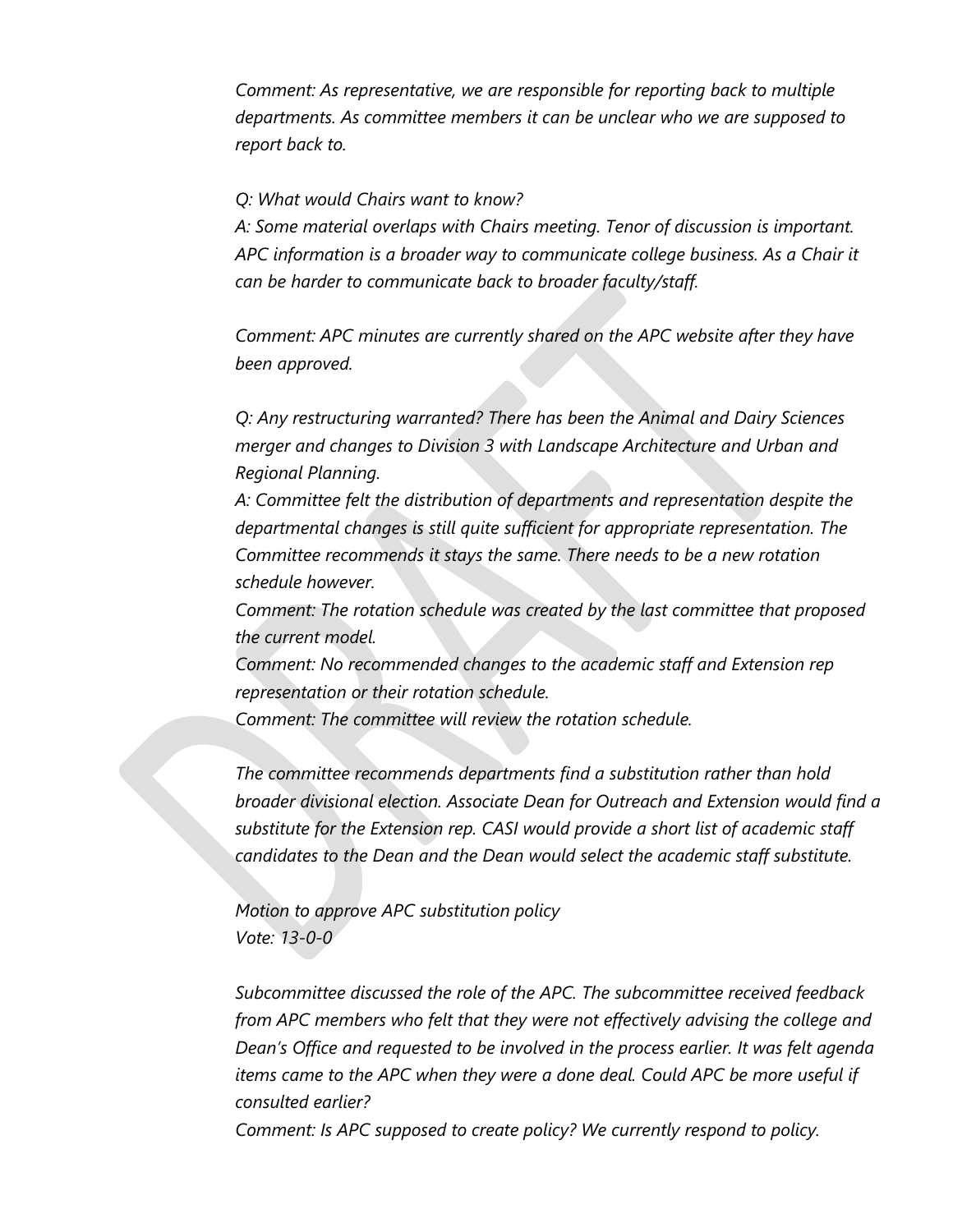*Comment: Some of the people the subcommittee heard from last spring are no longer on APC, not here today.*

*Dean Kate indicated that she and the Associate Deans greatly value APC input. She would like to hit the sweet spot of gaining feedback. The teaching load policy was an example of effective, robust, feedback/discussion while balancing APC member's time. An option may be more representation of APC member on policy and planning committees.* 

*Committee: The University Curriculum Committee (UCC) is an example of a committee with a huge workload, but it is highly productive. The committee is more responsive. APC seems disengaged.* 

*Q: What function is APC fulfilling that the Chairs meeting is not? A: Program/center reviews is unique and essential role to APC. Comment: Chairs bring a department perspective. At APC, members bring a faculty perspective. APC is more deliberative and a faculty governance body. APC has a role in deliberating about policy.* 

*Comment: There are several topics APC may want to discuss such as data analytics and organic agriculture. APC members can bring topics forward.* 

*Comment: Perhaps, once a semester, APC members should meet to bring forward ideas it wants to advance? Could there be an APC chair to lead the effort? Are there other ways for APC to bring items to the Dean? Comment: In the past, the APC met without the Dean to discuss what faculty/staff felt was important to discuss. The Dean is the chair of APC.* 

*Comment: Update the Introduction to APC document Comment: This document is updated yearly.*

*We can go deeper into these ideas when the committee brings back a rotation plan.*

#### 3. Equity, Diversity and Inclusion updates

*The CALS Equity and Diversity Committee (EDC) submitted hiring practice recommendations to the Dean to promote equity and diversity. Dean Kate has responded to those recommendations.*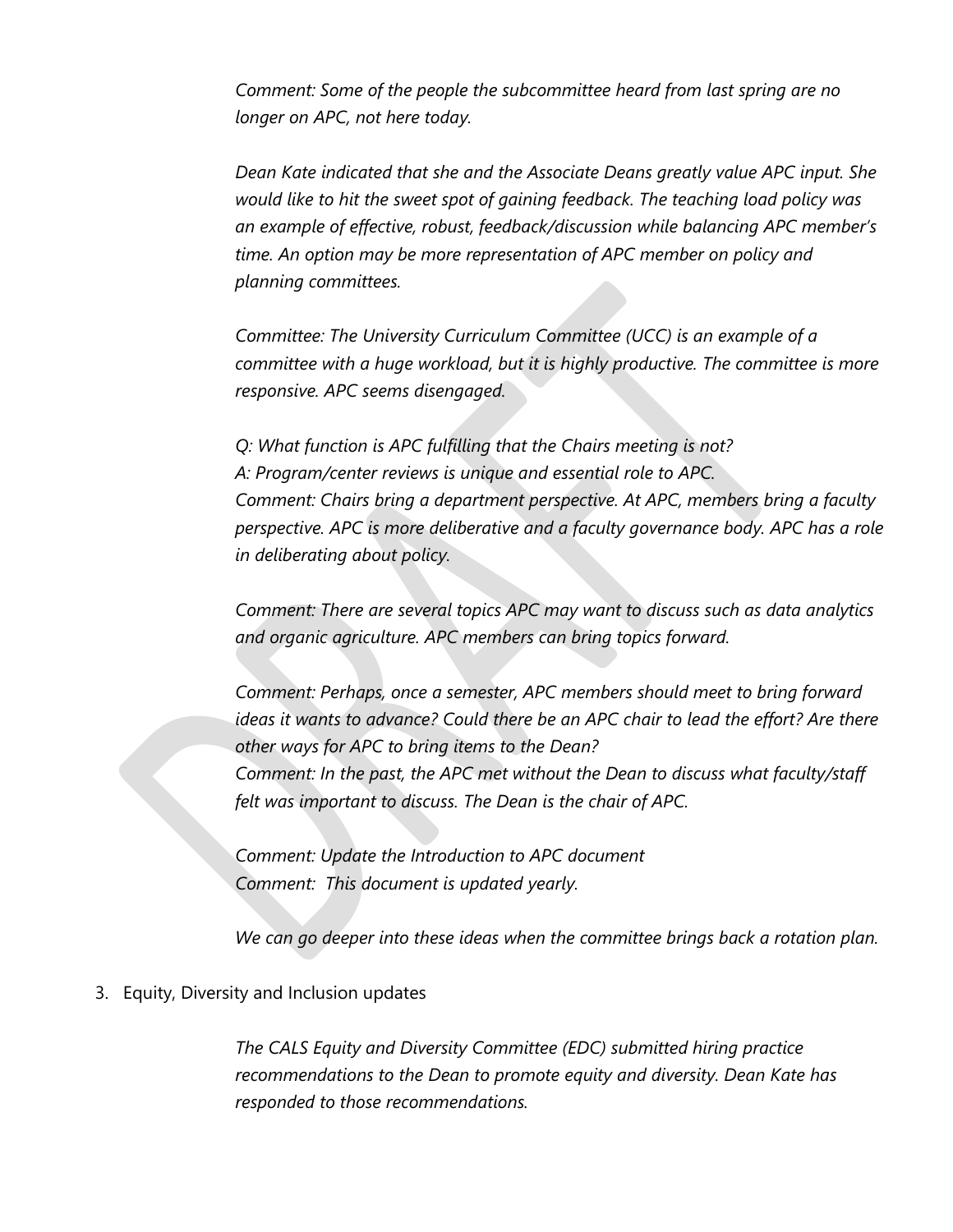*Mark Rickenbach and Tom Browne, Senior Assistant Dean in Academic Affairs and EDC Co-Chair, provided a high-level overview of the recommendations:*

- *Best practices for faculty hiring*
- *Inclusion of anti-racism statement in PVLs*
- *Instituting mandatory cultural competency training*
- *Mandatory graduate student training*
	- o *The Graduate School will also have a large role in graduate student training*
- *Establishing an Equity and Diversity office and hiring a chief diversity officer in CALS*
	- o *This has been discussed with chairs and diversity reps in departments*

*Tom Browne provided context on from which the EDC has been working. Many of these ideas came from past climate surveys, faculty/staff feedback, student feedback. There is strong energy from the committee right now. There are working groups ready to help the department diversity representatives. EDC is trying to find ways to increase its profile and communicate out.* 

*Interim Chief Diversity Officer Cheryl Gittens is interested in what is happening at the school/college level. CALS has the opportunity to be a model in a comprehensive way.* 

*Comment: Messaging to the CALS community about a new diversity officer position must be approached carefully. Vulnerable populations may face layoffs with upcoming budget cuts. This will be a new position with administrative overhead.* 

*Q: Are the Lumen program proposal diversity and inclusion questions on parallel tracks or are they building on these efforts? A: This is another area EDC is working on. Better communication is a goal.* 

*Q: These are good ideas. What is the equity office going to do and how? How will office solve these problems?*

*A: Turnover and lack of continuity is a consistent problem making it difficult to finish anything.*

*Q: Why the focus on graduate student training? Faculty and staff could use it just as much.*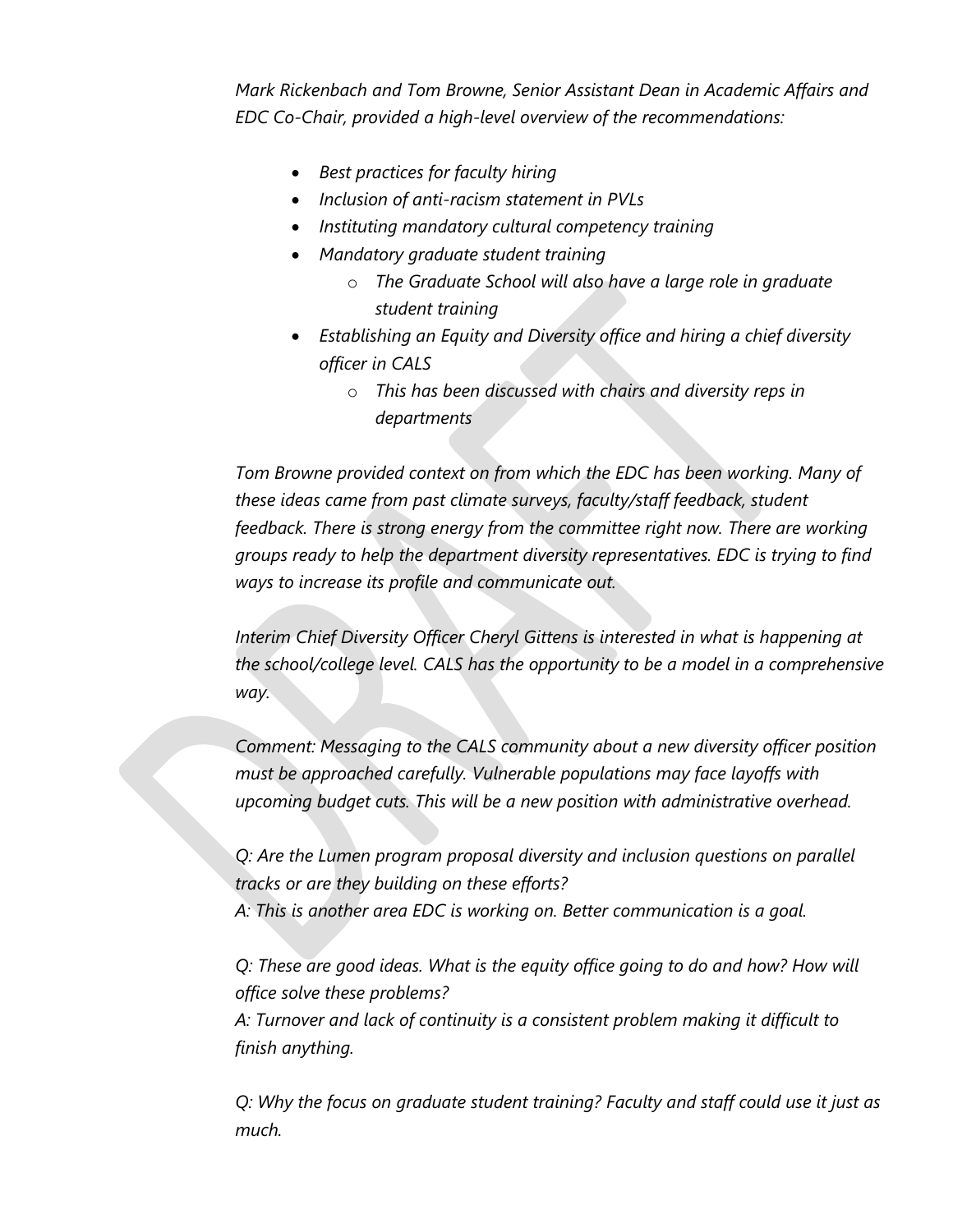*A: The feeling was there is nothing for graduate students at this time, and therefore it is place to start.* 

*Comment: There is a lot of hunger for this, but who is going to pay for it? A parental*  leave policy was proposed. Departments would have been required to pay for it out *of overhead. It was killed by department chairs. Yes, everyone wants this, but the lowest paid staff will be affected by budget cuts.* 

*Q: Can departments request a statement on equity and diversity by applicants?* 

*A: Yes, this is in the best practices guidelines.* 

*Q: Is there guidance and discussion about how those statements should be weighted?*

*A: That is currently a department decision and may need to be position specific as well.*

*Comment: DDEEA has a good website to self-educate and excellent resources.* 

*Comment: Deans Office can share hiring best practices document.*

*Comment: Communicate the work on diversity and inclusion efforts to alumni, if not done already. This might result in alumni dedicating funds towards this work.*

4. Updates on budget, 2<sup>nd</sup> discussion

*Dean Kate continued the discussion about budget cuts. For this fiscal year, CALS must return approximately \$2M from this year's budget allocation. CALS Admin and the Ag Stations took a disproportionate share of the cuts. The remainder of the cut taken by departments and centers was distributed in a formulaic way based on their 101 funding.*

*There is still no information about the 104 one-time cuts. Kate, Doug and Angie will meet with Dean Martin in Extension tomorrow. Not clear if and how much of a base cut there will be for 104. 104 funds come directly from Extension to CALS. Chancellor Blank not making expectation on how implementation of 104 cuts is handled.*

*The 101 base cut will be \$2.71M from our current budget which is \$57M. This is for the next fiscal year beginning in July 2021. The budget is loaded in April for next fiscal year. There will be a budget meeting with the Chancellor and Vice Chancellor*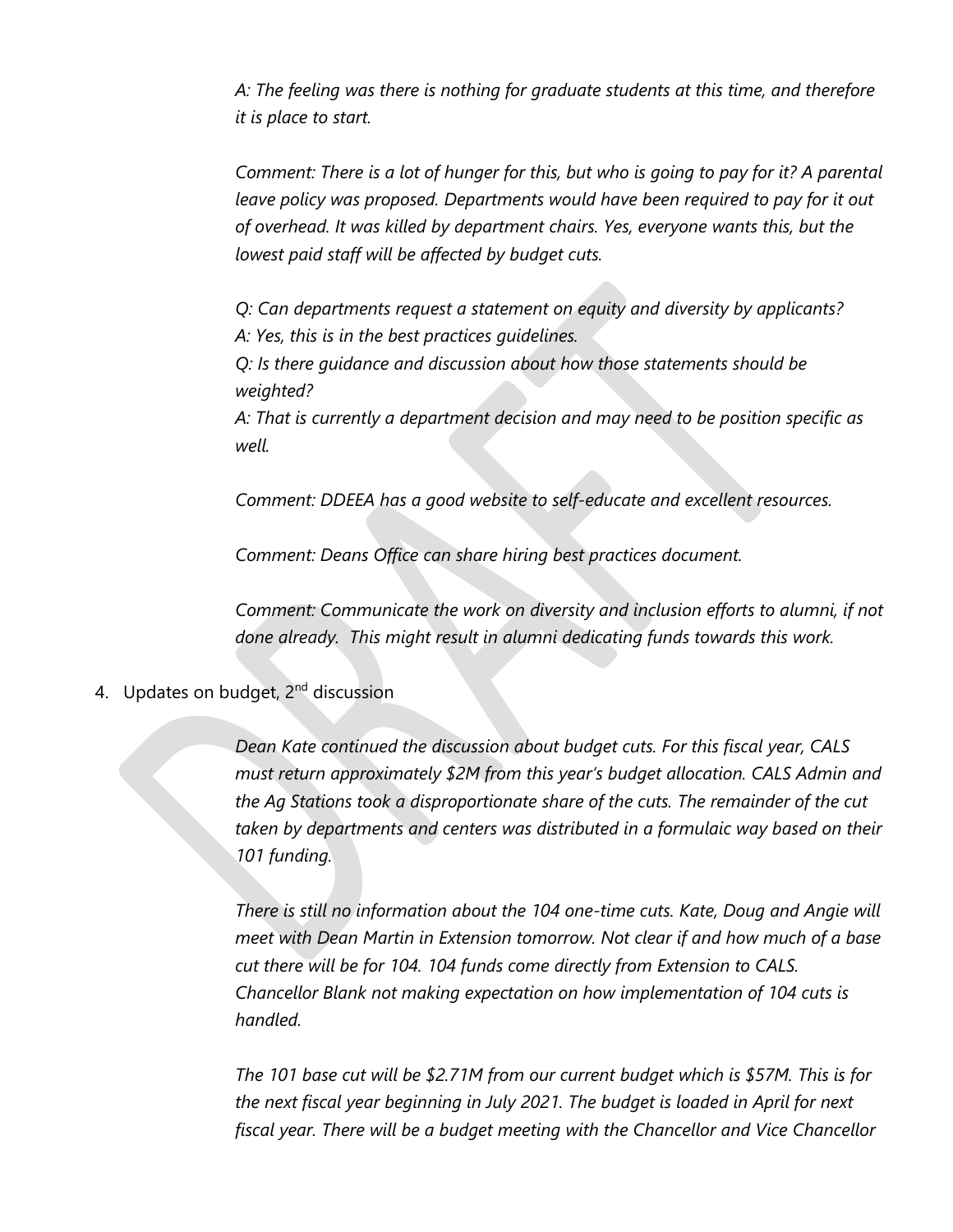*for Administration in February so colleges need their plan framed by then. Kate wants a plan in January so departments can plan.* 

*With several positions open and carry forward funds, the hope is departments will have some flexibility. The base cuts need to be strategic. What functions are not mission critical? Are there items that we should not cut or invested in? TA budget is one example of a function that should not be cut. Administration and Ag Stations will not be exempt from cuts.* 

*With departments – the consideration is how to apportion cuts among departments. Want to be clear, fair, and transparent, and not an elaborate scheme that's difficult to implement because quick turnaround is required. Proposal currently under consideration is to use budget model metrics – enrollment, CFI during academic year, research expenditure (direct/indirect) – and put into a formula high/low/medium. The benefits of this is its ease and transparency. Disadvantages are that it is backward looking. It also looks at volume of activity rather than quality. Even with these shortcomings this approach allows us to make cuts in the timeframe, and allows for a more comprehensive strategic plan for reinvestment.* 

*Q: Is there a benefit to proactively communicating with the legislators and stakeholders the negative effect of continuous dis-investments in education? Can we model out the effects of the next 5% cut and the next 5% cut, and so on? A: Telling the financial story of the institution is difficult. At the campus-level this type of approach is not expected. In CALS we talk a lot to stakeholders and legislators, especially regarding agriculture issues. We have examples of them being effective advocates – Dairy Innovation Hub, Extension would have had 12 more positions if COVID hadn't happen. The Vice Chancellor of Administration continues to look at other revenue sources (summer/131/fundraising campaign). These issues are not isolated to higher education in Wisconsin.* 

*Comment: Importance of thinking forward and not just retrospectively. What are the growth areas? What don't we want to lose regardless of metrics? What are things that are move important moving forward?*

*Comment: Metrics should acknowledge how a department is doing compared to peers.*